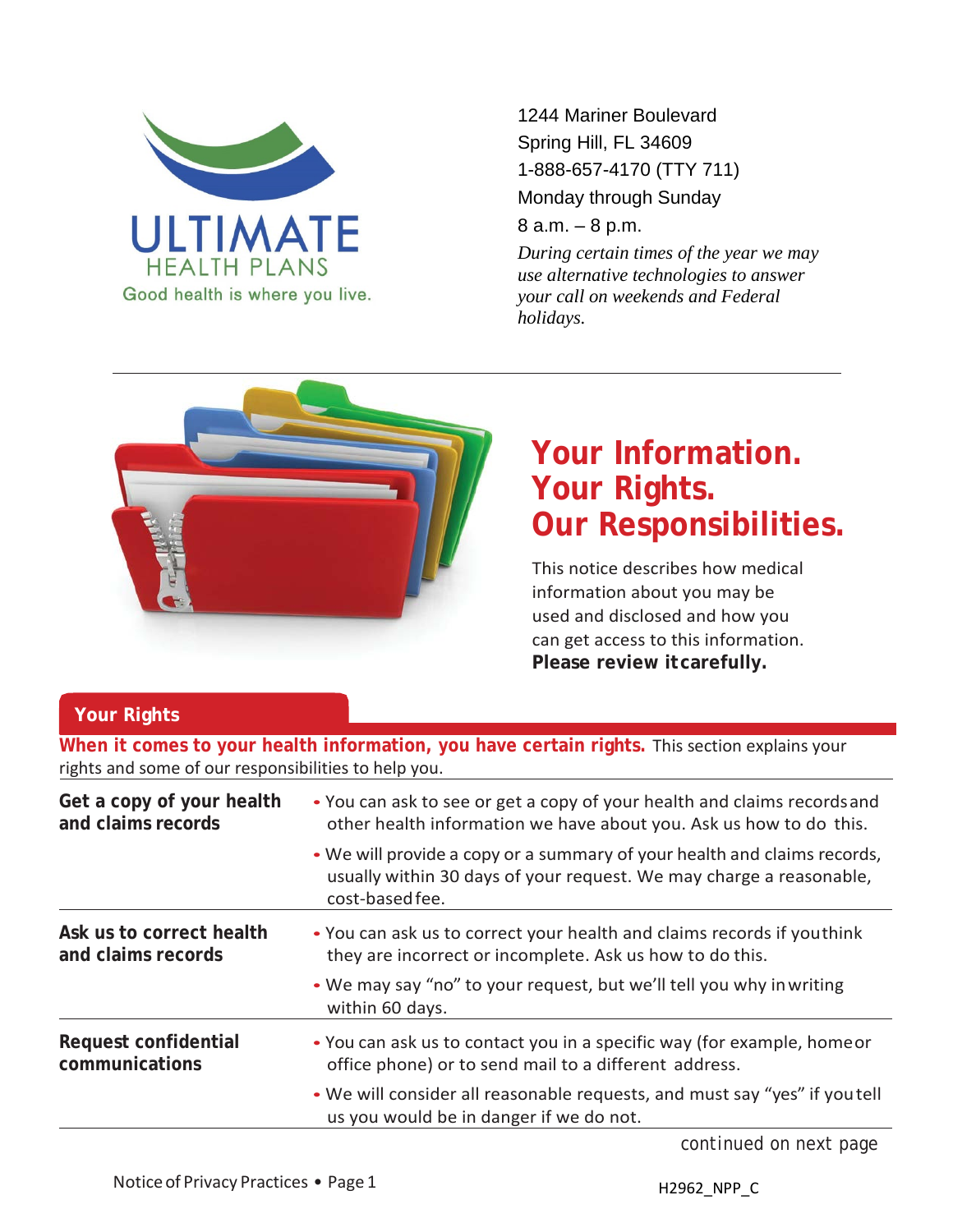| Your Rights continued                                           |                                                                                                                                                                                                                                                                                                                                                   |  |
|-----------------------------------------------------------------|---------------------------------------------------------------------------------------------------------------------------------------------------------------------------------------------------------------------------------------------------------------------------------------------------------------------------------------------------|--|
| Ask us to limit<br>what we use or<br>share                      | • You can ask us not to use or share certain health information for<br>treatment, payment, or our operations.<br>• We are not required to agree to your request, and we may say                                                                                                                                                                   |  |
| Get a list of those<br>with whom we've<br>shared<br>information | "no" if it would affect your care.<br>. You can ask for a list (accounting) of the times we've shared your<br>health information for six years prior to the date you ask, who we<br>shared it with, and why.                                                                                                                                      |  |
|                                                                 | . We will include all the disclosures except for those about treatment,<br>payment, and health care operations, and certain other disclosures<br>(such as any you asked us to make). We'll provide one accounting a<br>year for free but will charge a reasonable, cost-based fee if you ask<br>for another one within 12 months.                 |  |
| Get a copy of<br>this privacy<br>notice                         | • You can ask for a paper copy of this notice at any time, even if you have<br>agreed to receive the notice electronically. We will provide you with a<br>paper copy promptly.                                                                                                                                                                    |  |
| Choose<br>someone to<br>act for you                             | . If you have given someone medical power of attorney or if someone<br>is your legal guardian, that person can exercise your rights and make<br>choices about your health information.                                                                                                                                                            |  |
|                                                                 | . We will make sure the person has this authority and can act for you<br>before we take any action.                                                                                                                                                                                                                                               |  |
| File a complaint<br>if you feel your<br>rights are<br>violated  | . You can complain if you feel we have violated your rights by<br>contacting us using the information on page 1.                                                                                                                                                                                                                                  |  |
|                                                                 | . You can file a complaint with the U.S. Department of Health and Human<br>Services Office for Civil Rights by sending a letter to 200<br>Independence Avenue, S.W., Washington, D.C. 20201, calling 1-<br>877-696-6775, or visiting<br>www.hhs.gov/ocr/privacy/hipaa/complaints/.<br>. We will not retaliate against you for filing a complaint. |  |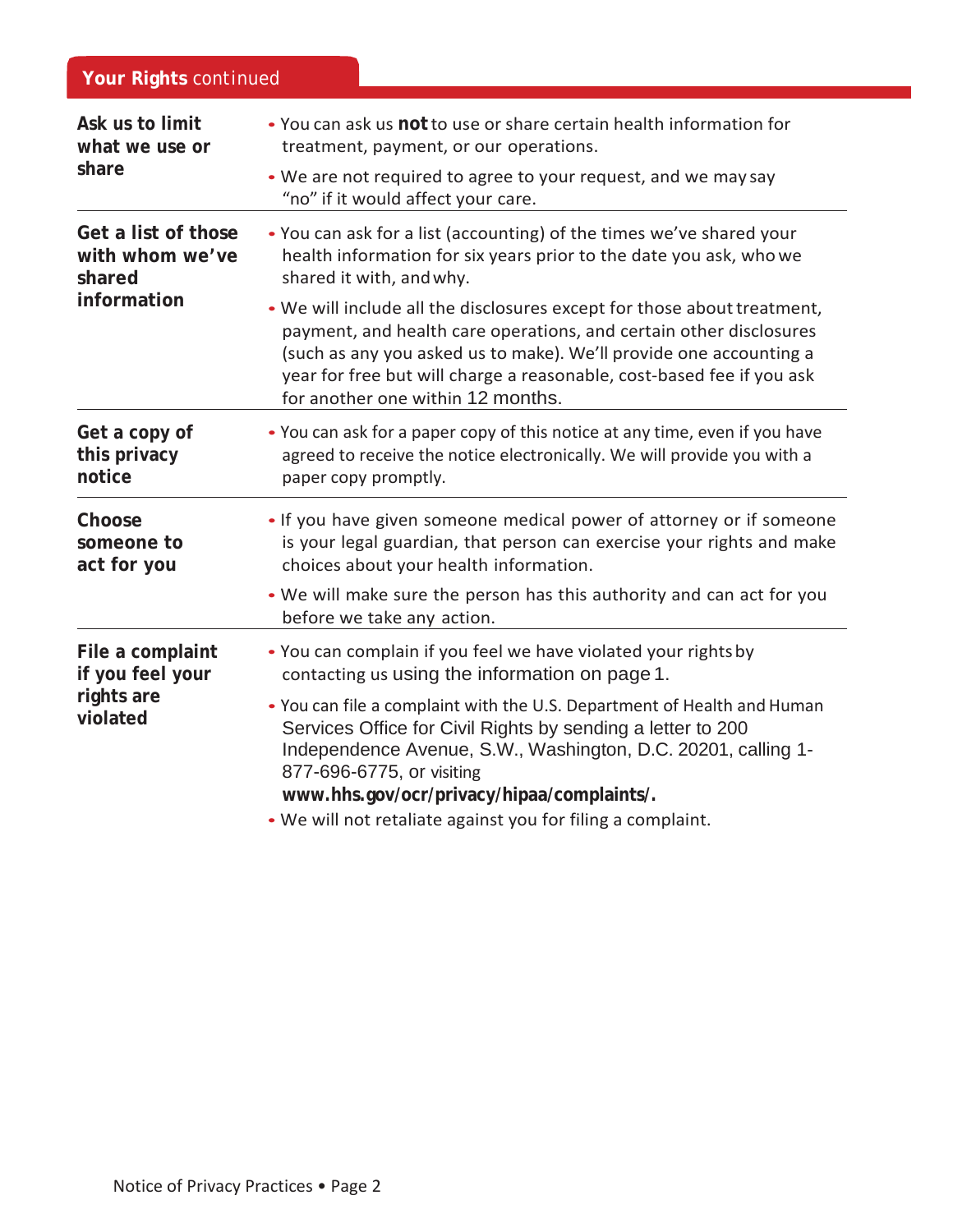## **For certain health information, you can tell us your choices about what we share.** If you have a clear preference for how we share your information in the situations described below, talk to us. Tell us what you want us to do, and we will follow your instructions. **In these cases, you have both the right and choice to tell us to: In these cases we**  *never* **share your information unless you give us written permission:** • Share information with your family, close friends, or others involved in payment for your care • Share information in a disaster relief situation • Contact you for fundraising efforts *If you are not able to tell us your preference, for example if youare unconscious,we may go ahead and share your information ifwe believe it is in your best interest. We may also share your information when needed to lessen a serious and imminent threat to health or safety.* • Marketing purposes • Sale of your information

**Our Uses and Disclosures**

**How do we typically use or share your health information?** We typically use or share your health information in the following ways.

| Help manage<br>the health<br>care<br>treatment you<br>receive | • We can use your health information and<br>share it with professionals who are<br>treating you.                                                                                                                                                                                                 | Example: A doctor sends us<br>information<br>about<br>your<br>diagnosis and treatment plan so<br>additional<br>arrange<br>can<br>we<br>services.                          |
|---------------------------------------------------------------|--------------------------------------------------------------------------------------------------------------------------------------------------------------------------------------------------------------------------------------------------------------------------------------------------|---------------------------------------------------------------------------------------------------------------------------------------------------------------------------|
| Run our<br>organization                                       | . We can use and disclose your<br>information to run our organization<br>and contact you when necessary.<br>. We are not allowed to use genetic<br>information to decide whether we will<br>give you coverage and the price of that<br>coverage. This does not apply to long<br>term care plans. | Example: We use health<br>information about you to<br>develop better services for<br>you.                                                                                 |
| Pay for your<br>health services                               | • We can use and disclose your health<br>information as we pay for your health<br>services.                                                                                                                                                                                                      | <b>Example:</b> Weshare information<br>about youwithyour dentalplanto<br>coordinate payment for your<br>dental work.                                                      |
| Administer<br>your plan                                       | • We may disclose your health information<br>to your health plan sponsor for plan<br>administration.                                                                                                                                                                                             | <b>Example: Yourcompany contracts</b><br>withus to provide a health plan, and<br>we provide your company with<br>certain statistics to explain the<br>premiums we charge. |
|                                                               |                                                                                                                                                                                                                                                                                                  | continued on nort noge                                                                                                                                                    |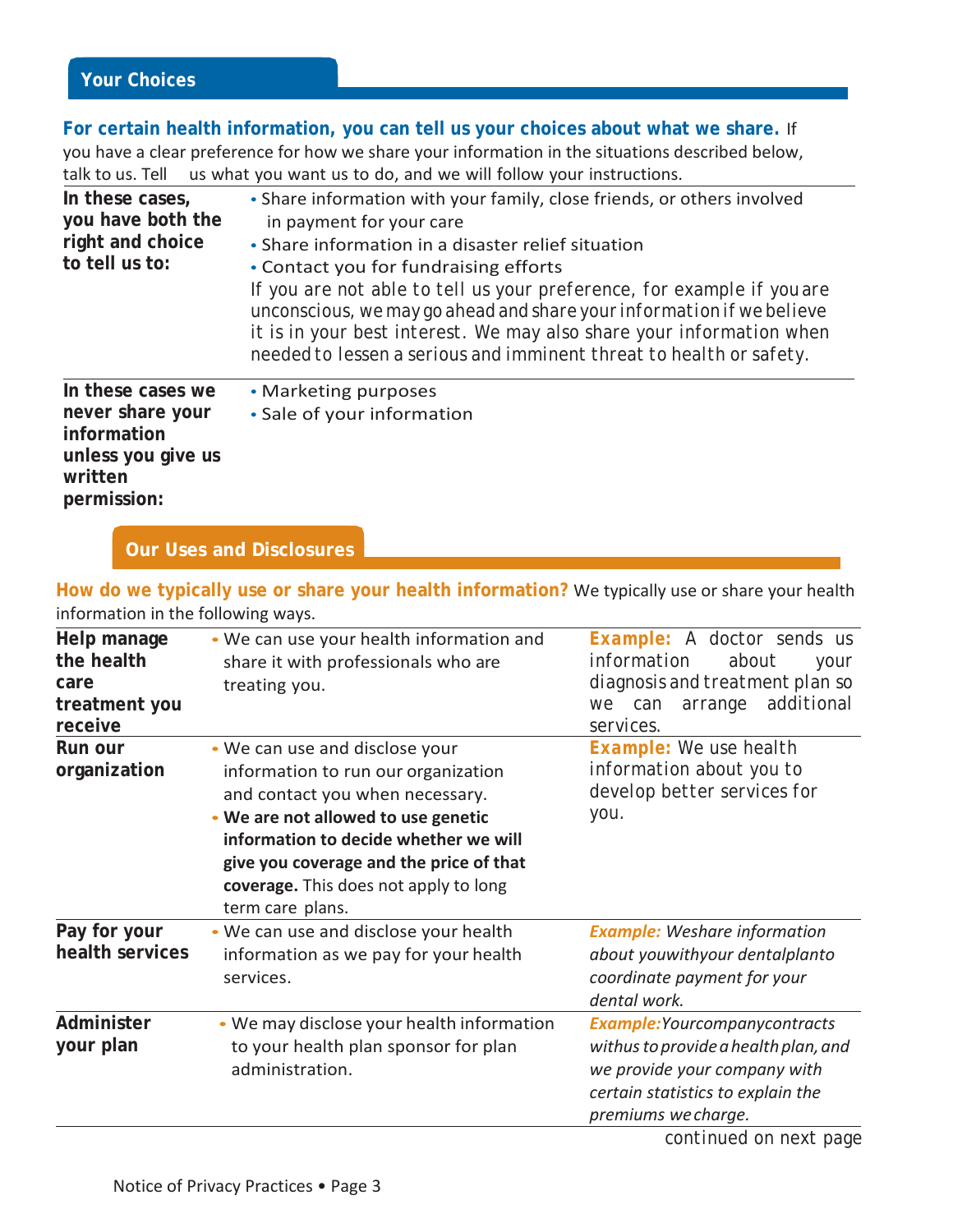**How else can we use or share your health information?** We are allowed or required to share your information in other ways – usually in ways that contribute to the public good, such as public health and research. We have to meet many conditions in the law before we can share your information for these purposes. For more information see: **[www.hhs.gov/ocr/privacy/hipaa/understanding/consumers/index.html.](http://www.hhs.gov/ocr/privacy/hipaa/understanding/consumers/index.html)**

| Help with public<br>health and safety<br><b>issues</b>                                                         | . We can share health information about you for certain<br>situations such as:<br>• Preventing disease<br>• Helping with product recalls<br>• Reporting adverse reactions to medications<br>. Reporting suspected abuse, neglect, or domestic violence<br>• Preventing or reducing a serious threat to anyone's health<br>or safety                       |
|----------------------------------------------------------------------------------------------------------------|-----------------------------------------------------------------------------------------------------------------------------------------------------------------------------------------------------------------------------------------------------------------------------------------------------------------------------------------------------------|
| Do research                                                                                                    | . We can use or share your information for health research.                                                                                                                                                                                                                                                                                               |
| Comply with the law                                                                                            | . We will share information about you if state or federal laws<br>require it, including with the Department of Health and<br>Human Services if it wants to see that we're complying with<br>federal privacy law.                                                                                                                                          |
| Respond to organ and<br>tissue donation<br>requests and work with<br>a medical examiner or<br>funeral director | • We can share health information about you with organ<br>procurement organizations.<br>. We can share health information with a coroner, medical<br>examiner, or funeral director when an individual dies.                                                                                                                                               |
| Address workers'<br>compensation, law<br>enforcement, and<br>other government<br>requests                      | . We can use or share health information about you:<br>• For workers' compensation claims<br>• For law enforcement purposes or with a law enforcement<br>official<br>. With health oversight agencies for activities authorized by law<br>• For special government functions such as military, national<br>security, and presidential protective services |
| <b>Respond to lawsuits</b><br>and legal actions                                                                | . We can share health information about you in response<br>to a court or administrative order, or in response to a<br>subpoena.                                                                                                                                                                                                                           |

We will never share any substance abuse treatment records without your written permission.